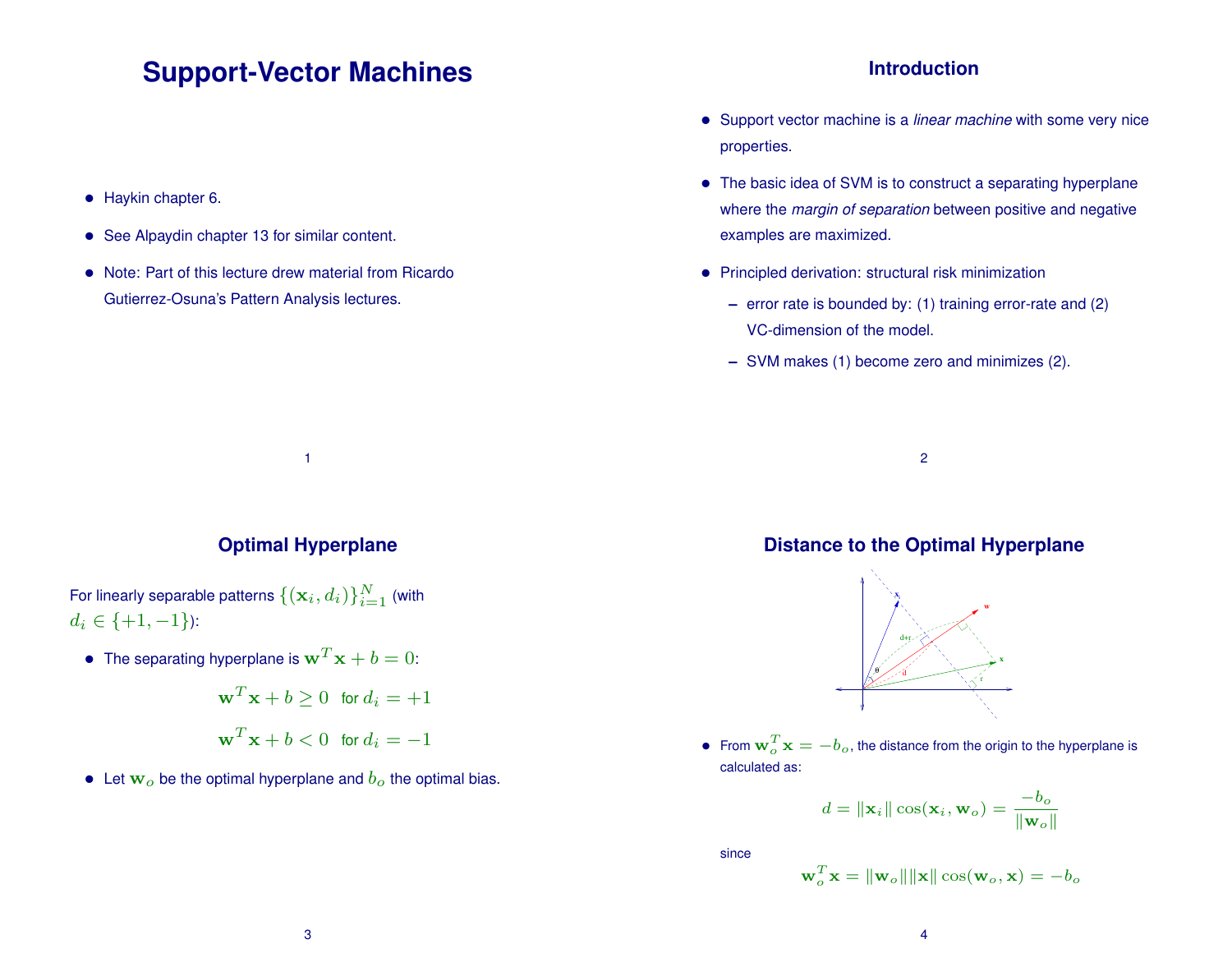## **Distance to the Optimal Hyperplane (cont'd)**



- The distance from an arbitrary point to the hyperplane can be calculated as:
	- **–** When the point is in the positive area:

$$
r = ||x|| \cos(\mathbf{x}, \mathbf{w}_o) - d = \frac{\mathbf{x}^T \mathbf{w}_o}{\|\mathbf{w}_o\|} + \frac{b_o}{\|\mathbf{w}_o\|} = \frac{\mathbf{x}^T \mathbf{w}_o + b_o}{\|\mathbf{w}_o\|}.
$$

**–** When the point is in the negative area:

$$
r = d - ||x|| \cos(\mathbf{x}, \mathbf{w}_o) = -\frac{\mathbf{x}^T \mathbf{w}_o}{||\mathbf{w}_o||} - \frac{b_o}{||\mathbf{w}_o||} = -\frac{\mathbf{x}^T \mathbf{w}_o + b_o}{||\mathbf{w}_o||}.
$$

## **Optimal Hyperplane and Support Vectors (cont'd)**

- The optimal hyperplane is supposed to maximize the margin of separation  $\rho$ .
- With that requirement, we can write the conditions that  $w<sub>o</sub>$  and  $b<sub>o</sub>$  must meet:

$$
\mathbf{w}_o^T \mathbf{x} + b_o \ge +1 \quad \text{for } d_i = +1
$$
  

$$
\mathbf{w}_o^T \mathbf{x} + b_o \le -1 \quad \text{for } d_i = -1
$$

- Note:  $\ge +1$  and  $\le -1$ , and support vectors are those  $\mathbf{x}^{(s)}$ where equality holds (i.e.,  $\mathbf{w}_o^T\mathbf{x}^{(s)}+b_o=+1$  or  $-1$ ).
- Since  $r = (\mathbf{w}_o^T \mathbf{x} + b_o) / ||\mathbf{w}_o||$ ,

$$
r = \begin{cases} 1/\|\mathbf{w}_o\| & \text{if } d = +1 \\ -1/\|\mathbf{w}_o\| & \text{if } d = -1 \end{cases}
$$

## **Optimal Hyperplane and Support Vectors**



- **Support vectors**: input points closest to the separating hyperplane.
- **Margin of separation** ρ: distance between the separating hyperplane and the closest input point.

6

## **Optimal Hyperplane and Support Vectors (cont'd)**



• Margin of separation *between two classes* is

$$
\rho = 2r = \frac{2}{\|\mathbf{w}_o\|}.
$$

• Thus, maximizing the margin of separation *between two classes* is equivalent to minimizing the Euclidean norm of the weight  $w<sub>o</sub>!$ 

#### 8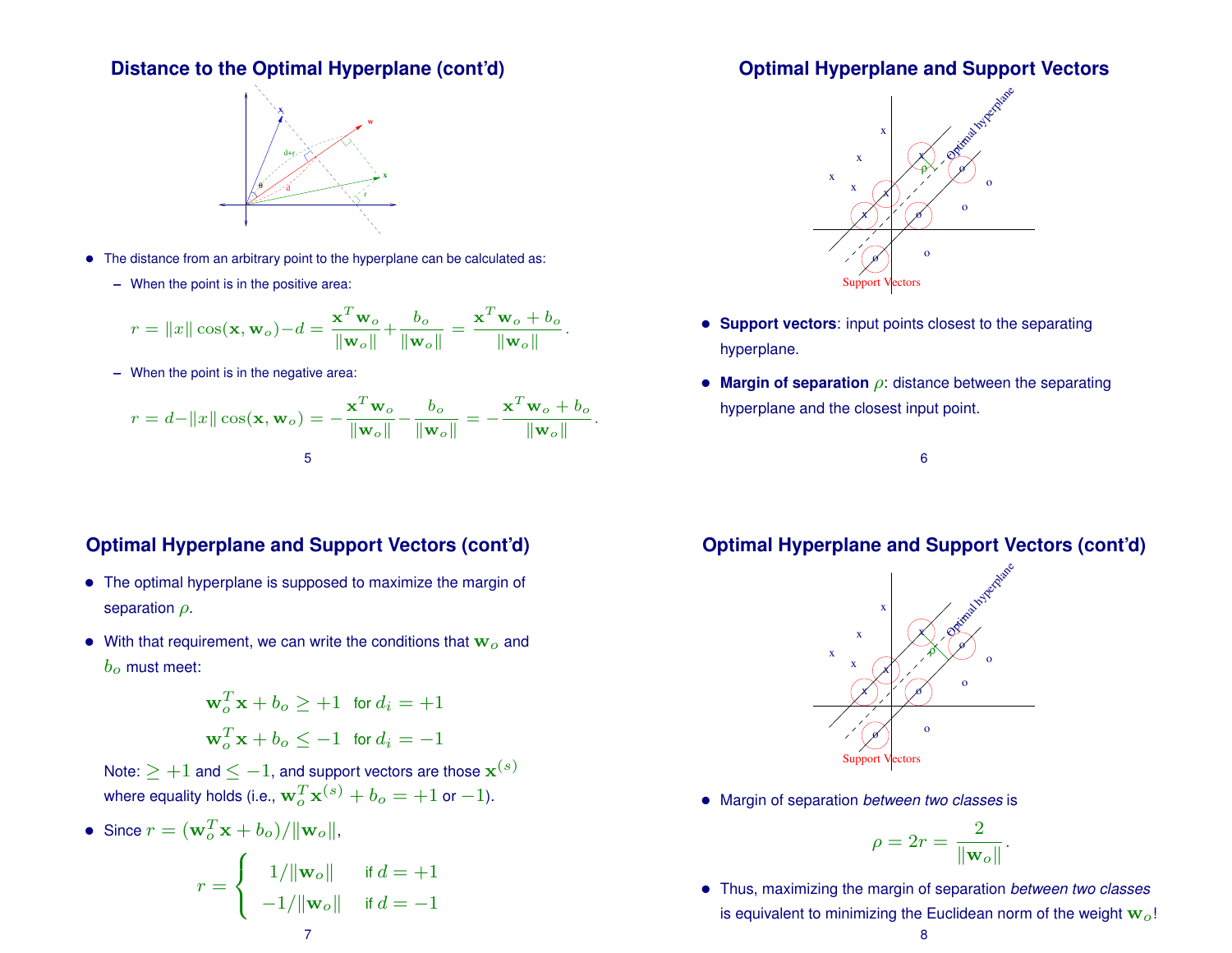#### **Primal Problem: Constrained Optimization**

For the training set  $\mathcal{T} = \{(\mathbf{x}_i, d_i)\}_{i=1}^N$  find  $\mathbf{w}$  and  $b$  such that

- they minimize a certain value  $(1/\rho)$  while satisfying a constraint (all examples are correctly classified):
	- $\textsf{I}-\textsf{Constant:}\ d_i(\textbf{w}^T{\textbf{x}}_i+b)\geq 1$  for  $i=1,2,...,N.$
	- **–** Cost function:  $\Phi(\mathbf{w}) = \frac{1}{2} \mathbf{w}^T \mathbf{w}$ .

This problem can be solved using the *method of Lagrange multipliers* (see next two slides).

## **Mathematical Aside: Lagrange Multipliers**

Turn a constrained optimization problem into an unconstrained optimization problem by absorbing the constraints into the cost function, weighted by the *Lagrange multipliers*.

Example: Find closest point on the circle  $x^2 + y^2 = 1$  to the point (2, 3) (adapted from Ballard, *An Introduction to Natural Computation*, 1997, pp. 119–120).

- Minimize  $F(x,y) = (x-2)^2 + (y-3)^2$  subject to the constraint  $x^2+y^2-1=0$ .
- Absorb the constraint into the cost function, after multiplying the *Lagrange multiplier* α:

$$
F(x, y, \alpha) = (x - 2)^{2} + (y - 3)^{2} + \alpha(x^{2} + y^{2} - 1).
$$

10

#### **Lagrange Multipliers (cont'd)**

9

Must find  $x, y, \alpha$  that minimizes  $F(x, y, \alpha) = (x - 2)^2 + (y - 2)^2 + \alpha(x^2 + y^2 - 1)$ . Set the partial derivatives to 0, and solve the system of equations.

$$
\frac{\partial F}{\partial x} = 2(x - 2) + 2\alpha x = 0
$$

$$
\frac{\partial F}{\partial y} = 2(y - 2) + 2\alpha y = 0
$$

$$
\frac{\partial F}{\partial \alpha} = x^2 + y^2 - 1 = 0
$$

Solve for  $x$  and  $y$  in the 1st and 2nd, and plug in those to the 3rd equation

$$
x = y = \frac{2}{1+\alpha}, \text{ so } \left(\frac{2}{1+\alpha}\right)^2 + \left(\frac{2}{1+\alpha}\right)^2 = 1
$$
  
from which we get  $\alpha = 2\sqrt{2} - 1$ . Thus,  $(x, y) = (1/\sqrt{2}, 1/\sqrt{2})$ .

## **Primal Problem: Constrained Optimization (cont'd)**

Putting the constrained optimization problem into the Lagrangian form, we get (utilizing the Kunh-Tucker theorem)

$$
J(\mathbf{w}, b, \alpha) = \frac{1}{2} \mathbf{w}^T \mathbf{w} - \sum_{i=1}^N \alpha_i \left[ d_i (\mathbf{w}^T \mathbf{x}_i + b) - 1 \right].
$$
  
• From  $\frac{\partial J(\mathbf{w}, b, \alpha)}{\partial \mathbf{w}} = 0$ :

$$
\mathbf{w} = \sum_{i=1}^N \alpha_i d_i \mathbf{x}_i.
$$

• From 
$$
\frac{\partial J(\mathbf{w},b,\alpha)}{\partial b} = 0
$$
:

$$
\sum_{i=1}^{N} \alpha_i d_i = 0
$$
12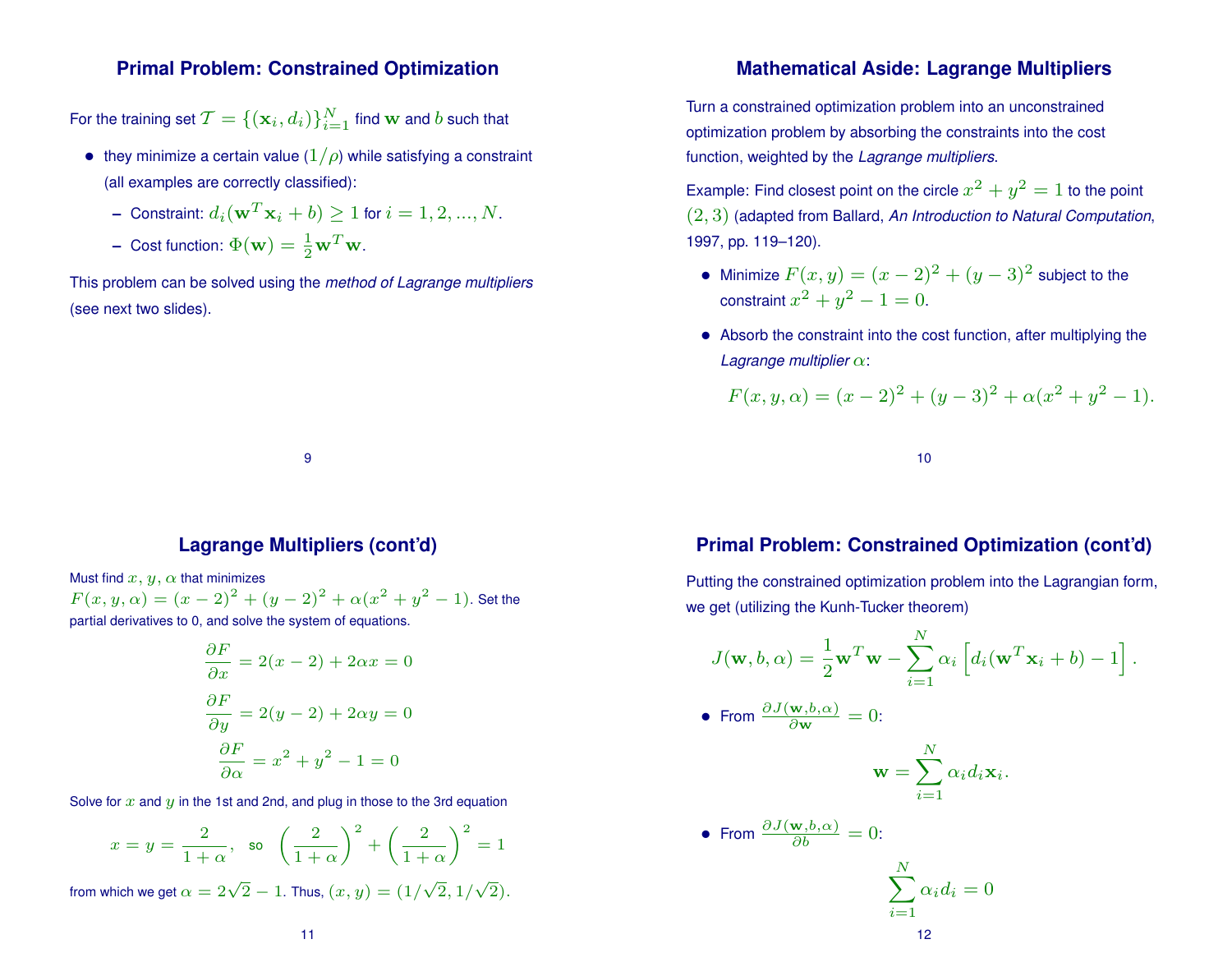### **Primal Problem: Constrained Optimization (cont'd)**

• Note that when the optimal solution is reached, the following condition must hold (Karush-Kuhn-Tucker complementary condition)

$$
\alpha_i \left[ d_i(\mathbf{w}^T \mathbf{x}_i + b) - 1 \right] = 0
$$

for all  $i = 1, 2, ..., N$ .

- Thus, *non-zero*  $\alpha_i$ s can be attained only when  $\left[ d_i({\bf w}^T{\bf x}_i+b)-1\right]=0$ , i.e., when the  $\alpha_i$  is associated with a support vector  $\mathbf{x}^{(s)}$ !
- Other conditions include  $\alpha_i > 0$ .

### **Primal Problem: Constrained Optimization (cont'd)**

 $\bullet \;\;$  Plugging in  $\mathbf{w} = \sum_{i=1}^N \alpha_i d_i \mathbf{x}_i$  and  $\sum_{i=1}^N \alpha_i d_i = 0$  back into  $J(\mathbf{w}, b, \alpha)$ , we get the **dual problem**.

$$
\begin{array}{rcl}\n, b, \alpha) & = & \frac{1}{2} \mathbf{w}^T \mathbf{w} - \sum_{i=1}^N \alpha_i \left[ d_i (\mathbf{w}^T \mathbf{x}_i + b) - 1 \right] \\
& = & \frac{1}{2} \mathbf{w}^T \mathbf{w} - \sum_{i=1}^N \alpha_i d_i \mathbf{w}^T \mathbf{x}_i \\
& -b \sum_{i=1}^N \alpha_i d_i + \sum_{i=1}^N \alpha_i \\
& \left\{ \text{noting } \mathbf{w}^T \mathbf{w} = \sum_{i=1}^N \alpha_i d_i \mathbf{w}^T \mathbf{x}_i \right. \\
& \text{and from } \sum_{i=1}^N \alpha_i d_i = 0 \right\} \\
& = & -\frac{1}{2} \sum_{i=1}^N \alpha_i d_i \mathbf{w}^T \mathbf{x}_i + \sum_{i=1}^N \alpha_i \\
& = & -\frac{1}{2} \sum_{i=1}^N \sum_{j=1}^N \alpha_i \alpha_j d_i d_j \mathbf{x}_i^T \mathbf{x}_j + \sum_{i=1}^N \alpha_i \\
& = & Q(\alpha).\n\end{array}
$$

• So,  $J(\mathbf{w}, b, \alpha) = Q(\alpha) (\alpha_i \geq 0)$ .

 $J({\bf w}$ 

• This results in the **dual problem** (next slide).

14

### **Dual Problem**

13

 $\bullet~$  Given the training sample  $\{(\mathbf{x}_i, d_i)\}_{i=1}^N$ , find the Lagrange multipliers  $\{\alpha_i\}_{i=1}^N$  that maximize the objective function:

$$
Q(\alpha) = -\frac{1}{2} \sum_{i=1}^{N} \sum_{j=1}^{N} \alpha_i \alpha_j d_i d_j \mathbf{x}_i^T \mathbf{x}_j + \sum_{i=1}^{N} \alpha_i
$$

subject to the constraints

$$
- \sum_{i=1}^{N} \alpha_i d_i = 0
$$

- $-\alpha_i > 0$  for all  $i = 1, 2, ..., N$ .
- The problem is stated entirely in terms of the training data  $(\mathbf{x}_i, d_i)$ , and the dot products  $\mathbf{x}_i^T$  $\frac{T}{i} \mathbf{x}_j$  play a key role.

### **Solution to the Optimization Problem**

Once all the optimal Lagrange mulitpliers  $\alpha_{o,i}$  are found,  $\mathbf{w}_o$  and  $b_o$ can be found as follows:

$$
\mathbf{w}_o = \sum_{i=1}^N \alpha_{o,i} d_i \mathbf{x}_i
$$

and from  $\mathbf{w}_o^T\mathbf{x}_i + b_o = d_i$  when  $\mathbf{x}_i$  is a support vector:

$$
b_o = d^{(s)} - \mathbf{w}_o^T \mathbf{x}^{(s)}
$$

Note: calculation of final estimated function does not need any explicit calculation of  $w<sub>o</sub>$  since they can be calculated from the dot product between the input vectors!

N

$$
\mathbf{w}_o^T \mathbf{x} = \sum_{i=1}^N \alpha_{o,i} d_i \mathbf{x}_i^T \mathbf{x}
$$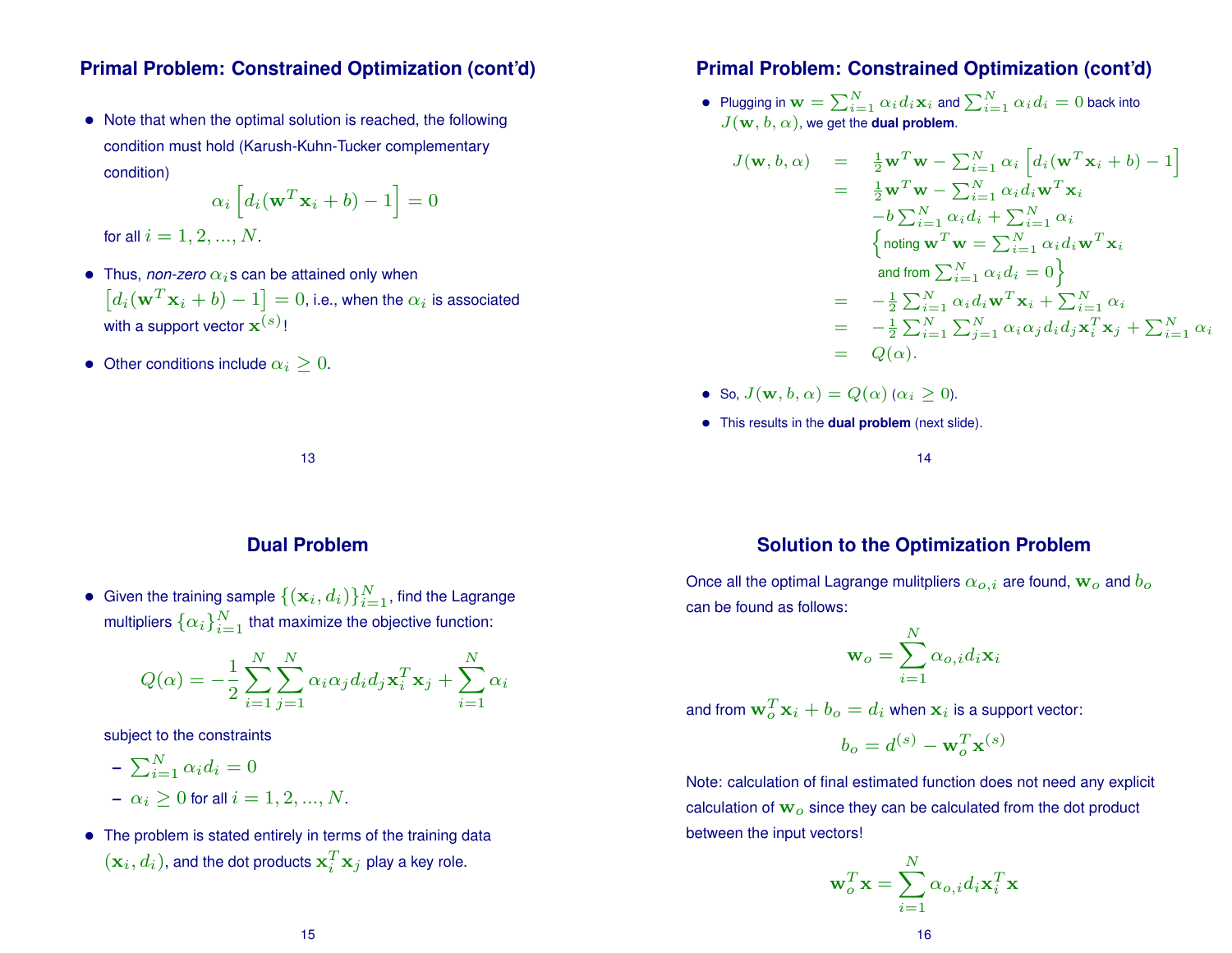#### **Margin of Separation in SVM and VC Dimension**

Statistical learning theory shows that it is desirable to reduce both the error (empirical risk) and the VC dimension of the classifier.

• Vapnik (1995, 1998) showed: Let  $D$  be the diameter of the smallest ball containing all input vectors  $x_i$ . The set of optimal hyperplanes defined by  $\mathbf{w}_o^T\mathbf{x}+b_o=0$  has a VC dimension  $h$ bounded from above as

$$
h \le \min\left\{ \left\lceil \frac{D^2}{\rho^2} \right\rceil, m_0 \right\} + 1
$$

where  $\lceil \cdot \rceil$  is the ceiling,  $\rho$  the margin of separation equal to  $2/\|\mathbf{w}_o\|$ , and  $m_0$  the dimensionality of the input space.

• The implication is that the VC dimension can be controlled independetly of  $m_0$ , by choosing an appropriate (large)  $\rho$ !

#### 17

#### **Soft-Margin Classification (cont'd)**

• We want to find a separating hyperplane that minimizes:

$$
\Phi(\xi) = \sum_{i=1}^{N} I(\xi_i - 1)
$$

where  $I(\xi) = 0$  if  $\xi \leq 0$  and 1 otherwise.

• Solving the above is NP-complete, so we instead solve an approximation:

$$
\Phi(\xi)=\sum_{i=1}^N \xi_i
$$

• Furthermore, the weight vector can be factored in:

$$
\Phi(\mathbf{x}, \xi) = \underbrace{\frac{1}{2} \mathbf{w}^T \mathbf{w}}_{\text{Controls VC dim}} + \underbrace{C \sum_{i=1}^N \xi_i}_{\text{Controls error}}
$$

#### **Soft-Margin Classification**



• Some problems can violate the condition:

$$
d_i(\mathbf{w}^T \mathbf{x}_i + b) \ge 1
$$

• We can introduce a new set of variables  $\{\xi_i\}_{i=1}^N$ :

$$
d_i(\mathbf{w}^T \mathbf{x}_i + b) \ge 1 - \xi_i
$$

where  $\xi_i$  is called the *slack variable*. 18

### **Soft-Margin Classification: Solution**

• Following a similar route involving Lagrange multipliers, and a more restrictive condition of  $0 \leq \alpha_i \leq C$ , we get the solution:

$$
\mathbf{w}_o = \sum_{i=1}^{N_s} \alpha_{o,i} d_i \mathbf{x}_i
$$

$$
b_o = d_i (1 - \xi_i) - \mathbf{w}_o^T \mathbf{x}_i
$$

with a control parameter  $C.$  19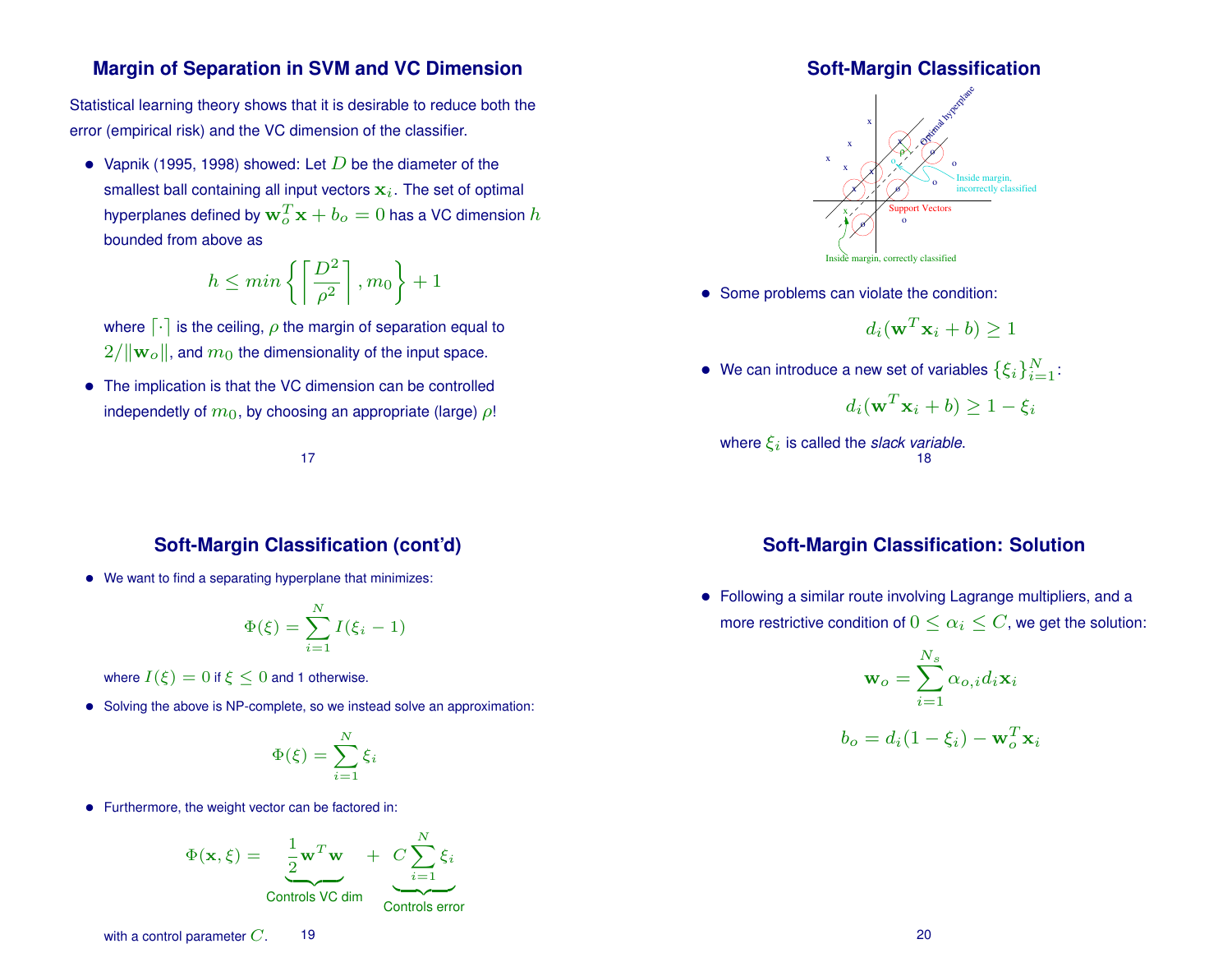### **Nonlinear SVM**



- Nonlinear mapping of an input vector to a high-dimensional *feature space* (exploit Cover's theorem)
- Construction of an optimal hyperplane for separating the features identified in the above step.

21

## **Inner-Product Kernel (cont'd)**

- $\bullet~$  The inner product  $\boldsymbol{\varphi}^T(\mathbf{x})\boldsymbol{\varphi}(\mathbf{x}_i)$  is between two vectors in the feature space.
- The calculation of this inner product can be simpified by use of a inner-product kernel  $K(\mathbf{x},\mathbf{x}_i)$ :

$$
K(\mathbf{x}, \mathbf{x}_i) = \boldsymbol{\varphi}^T(\mathbf{x}) \boldsymbol{\varphi}(\mathbf{x}_i) = \sum_{j=0}^{m_1} \varphi_j(\mathbf{x}) \varphi_j(\mathbf{x}_i)
$$

where  $m_1$  is the dimension of the feature space. (Note:  $K(\mathbf{x}, \mathbf{x}_i) = K(\mathbf{x}_i, \mathbf{x}).$ 

• So, the optimal hyperplane becomes:

$$
\sum_{i=1}^{N} \alpha_i d_i K(\mathbf{x}, \mathbf{x}_i) = 0
$$

### **Inner-Product Kernel**

- Input  $x$  is mapped to  $\varphi(x)$ .
- With the weight w (including the bias  $b$ ), the decision surface in the feature space becomes (assume  $\varphi_0(\mathbf{x}) = 1$ ):

$$
\mathbf{w}^T\boldsymbol{\varphi}(\mathbf{x})=0
$$

• Using the steps in linear SVM, we get

$$
\mathbf{w} = \sum_{i=1}^{N} \alpha_i d_i \boldsymbol{\varphi}(\mathbf{x}_i)
$$

• Combining the above two, we get the decision surface

$$
\sum_{i=1}^{N} \alpha_i d_i \boldsymbol{\varphi}^T(\mathbf{x}_i) \boldsymbol{\varphi}(\mathbf{x}) = 0.
$$

22

## **Inner-Product Kernel (cont'd)**

- $\bullet$  Mercer's theorem states that  $K(\mathbf{x},\mathbf{x}_i)$  that follow certain conditions (continuous, symmetric, positive semi-definite) can be expressed in terms of an inner-product in a nonlinearly mapped feature space.
- $\bullet~$  Kernel function  $K(\mathbf{x},\mathbf{x}_i)$  allows us to calculate the inner product  $\boldsymbol{\varphi}^T(\mathbf{x})\boldsymbol{\varphi}(\mathbf{x}_i)$  in the mapped feature space without any explicit calculation of the mapping function  $\varphi(\cdot)$ .